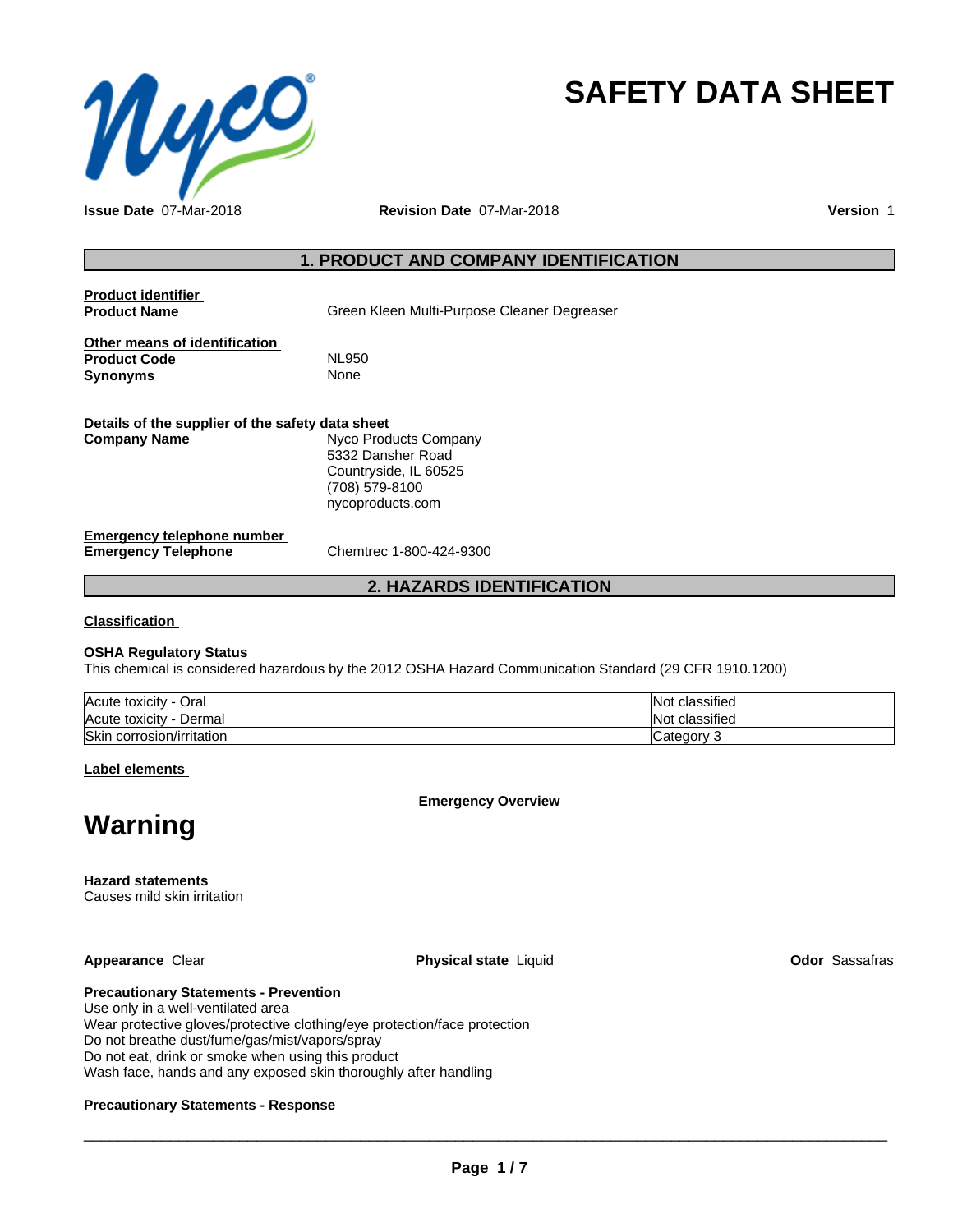Specific Treatment (See Section 4 on the SDS) If skin irritation occurs: Get medical advice/attention IF INHALED: Remove victim to fresh air and keep at rest in a position comfortable for breathing Call a POISON CENTER or doctor/physician if you feel unwell IF SWALLOWED: Rinse mouth. DO NOT induce vomiting Drink plenty of water Immediately call a POISON CENTER or doctor/physician

#### **Precautionary Statements - Disposal**

Disposal should be in accordance with applicable regional, national and local laws and regulations

#### **Hazards not otherwise classified (HNOC)**

**Other Information**

- Harmful to aquatic life with long lasting effects
- Harmful to aquatic life

Unknown Acute Toxicity 0.02% of the mixture consists of ingredient(s) of unknown toxicity

## **3. COMPOSITION/INFORMATION ON INGREDIENTS**

| Chemical Name       | <b>CAS No.</b> | Weight-% | Trade Secret |
|---------------------|----------------|----------|--------------|
| Surfactant Blend    | Proprietary    |          |              |
| 1-Butoxy-2-Propanol | 1-66-8<br>:404 |          |              |

\*The exact percentage (concentration) of composition has been withheld as a trade secret.

## **4. FIRST AID MEASURES**

| <b>First aid measures</b>                                   |                                                                                                                         |
|-------------------------------------------------------------|-------------------------------------------------------------------------------------------------------------------------|
| <b>Skin Contact</b>                                         | Wash off immediately with plenty of water. Wash skin with soap and water.                                               |
| Eye contact                                                 | Rinse thoroughly with plenty of water for at least 15 minutes, lifting lower and upper eyelids.<br>Consult a physician. |
| <b>Inhalation</b>                                           | Remove to fresh air.                                                                                                    |
| <b>Ingestion</b>                                            | Clean mouth with water and drink afterwards plenty of water.                                                            |
| Most important symptoms and effects, both acute and delayed |                                                                                                                         |
| <b>Symptoms</b>                                             | Any additional important symptoms and effects are described in Section 11: Toxicology<br>Information.                   |
|                                                             | Indication of any immediate medical attention and special treatment needed                                              |
| Note to physicians                                          | Treat symptomatically.                                                                                                  |

## **5. FIRE-FIGHTING MEASURES**

#### **Suitable extinguishing media**

Use extinguishing measures that are appropriate to local circumstances and the surrounding environment.

**Unsuitable extinguishing media** Caution: Use of water spray when fighting fire may be inefficient.

#### **Specific hazards arising from the chemical**

No Information available.

**Explosion data Sensitivity to Mechanical Impact** None. **Sensitivity to Static Discharge** None.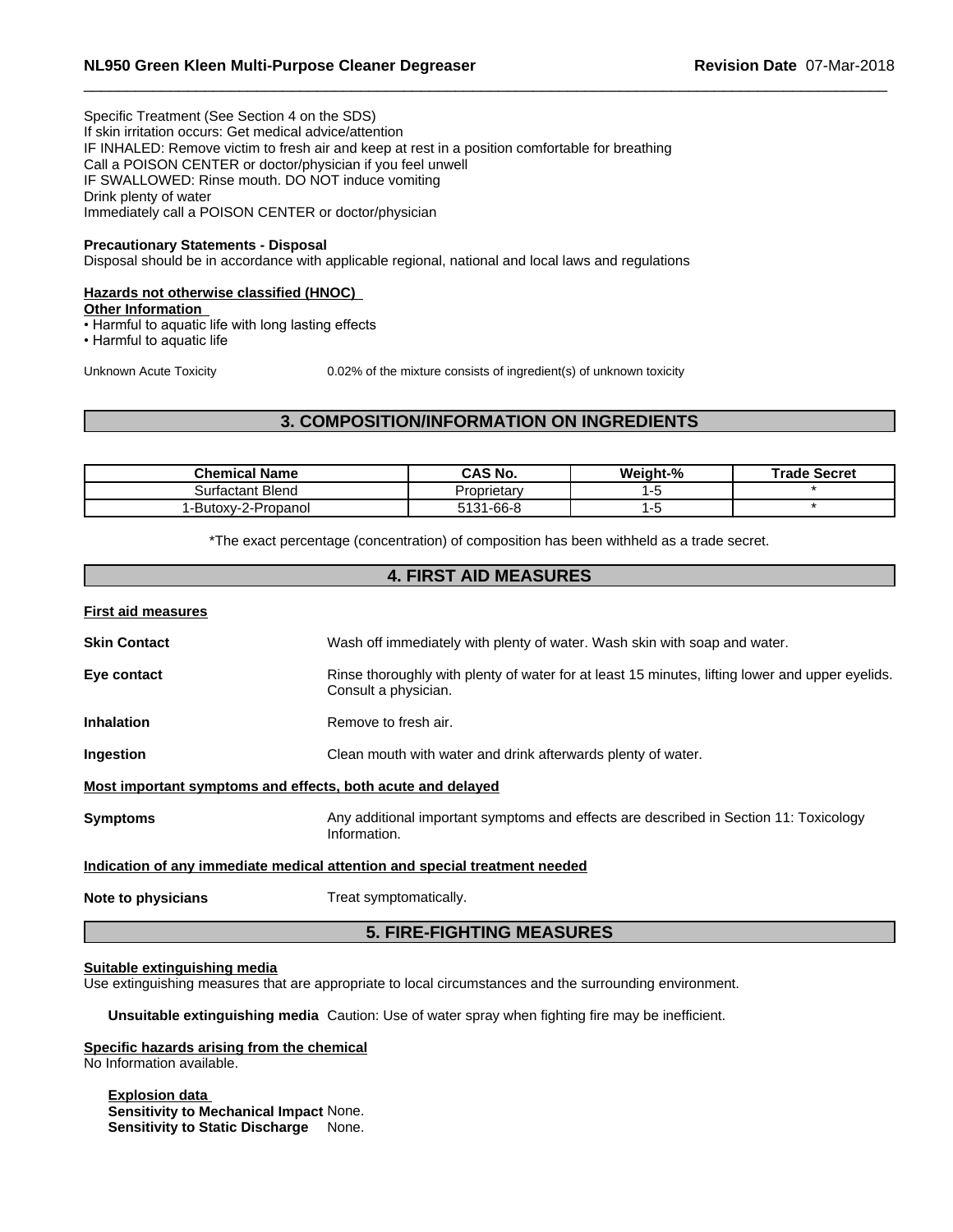#### **Protective equipment and precautions for firefighters**

As in any fire, wear self-contained breathing apparatus pressure-demand, MSHA/NIOSH (approved or equivalent) and full protective gear.

## **6. ACCIDENTAL RELEASE MEASURES**

| Personal precautions, protective equipment and emergency procedures |                                                            |  |
|---------------------------------------------------------------------|------------------------------------------------------------|--|
| <b>Personal precautions</b>                                         | Ensure adequate ventilation, especially in confined areas. |  |
| <b>Environmental precautions</b>                                    |                                                            |  |
| <b>Environmental precautions</b>                                    | See Section 12 for additional ecological information.      |  |
| Methods and material for containment and cleaning up                |                                                            |  |
| <b>Methods for containment</b>                                      | Prevent further leakage or spillage if safe to do so.      |  |
| Methods for cleaning up                                             | Pick up and transfer to properly labeled containers.       |  |
|                                                                     | 7. HANDLING AND STORAGE                                    |  |
|                                                                     |                                                            |  |

#### **Precautions for safe handling**

**Advice on safe handling** Handle in accordance with good industrial hygiene and safety practice.

#### **Conditions for safe storage, including any incompatibilities**

**Storage Conditions** Keep containers tightly closed in a dry, cool and well-ventilated place.

**Incompatible materials** None known based on information supplied.

## **8. EXPOSURE CONTROLS/PERSONAL PROTECTION**

#### **Control parameters**

## **Exposure Guidelines** .

| <b>Chemical Name</b>                      | <b>ACGIH TLV</b>                     | <b>OSHA PEL</b>                                                                                                                                                                               | <b>NIOSH IDLH</b>                                                                                          |
|-------------------------------------------|--------------------------------------|-----------------------------------------------------------------------------------------------------------------------------------------------------------------------------------------------|------------------------------------------------------------------------------------------------------------|
| 2-(2-methoxypropoxy)propano<br>34590-94-8 | STEL: 150 ppm<br><b>TWA: 100 ppm</b> | TWA: 100 ppm<br>TWA: $600 \text{ mg/m}^3$<br>(vacated) TWA: 100 ppm<br>(vacated) TWA: $600 \text{ mg/m}^3$<br>(vacated) STEL: 150 ppm<br>(vacated) STEL: $900 \text{ mg/m}^3$<br>(vacated) S* | IDLH: 600 ppm<br>TWA: 100 ppm<br>TWA: $600 \text{ mg/m}^3$<br>STEL: 150 ppm<br>STEL: 900 mg/m <sup>3</sup> |
| Sodium Hydroxide<br>1310-73-2             | Ceiling: $2 \text{ mg/m}^3$          | TWA: $2 \text{ mg/m}^3$<br>(vacated) Ceiling: 2 mg/m <sup>3</sup>                                                                                                                             | IDLH: $10 \text{ mg/m}^3$<br>Ceiling: $2 \text{ mg/m}^3$                                                   |

*NIOSH IDLH Immediately Dangerous to Life or Health*

**Other Information** Vacated limits revoked by the Court of Appeals decision in AFL-CIO v.OSHA, 965 F.2d 962 (11th Cir., 1992).

#### **Appropriate engineering controls**

**Engineering Controls** Showers, Eyewash stations & Ventilation systems.

#### **Individual protection measures, such as personal protective equipment**

| <b>Eye/face protection</b><br>Wear safety glasses with side shields (or goggles). |  |
|-----------------------------------------------------------------------------------|--|
|-----------------------------------------------------------------------------------|--|

- **Skin and body protection** Wear protective gloves and protective clothing.
- **Respiratory protection** If exposure limits are exceeded or irritation is experienced, NIOSH/MSHA approved respiratory protection should be worn. Positive-pressure supplied air respirators may be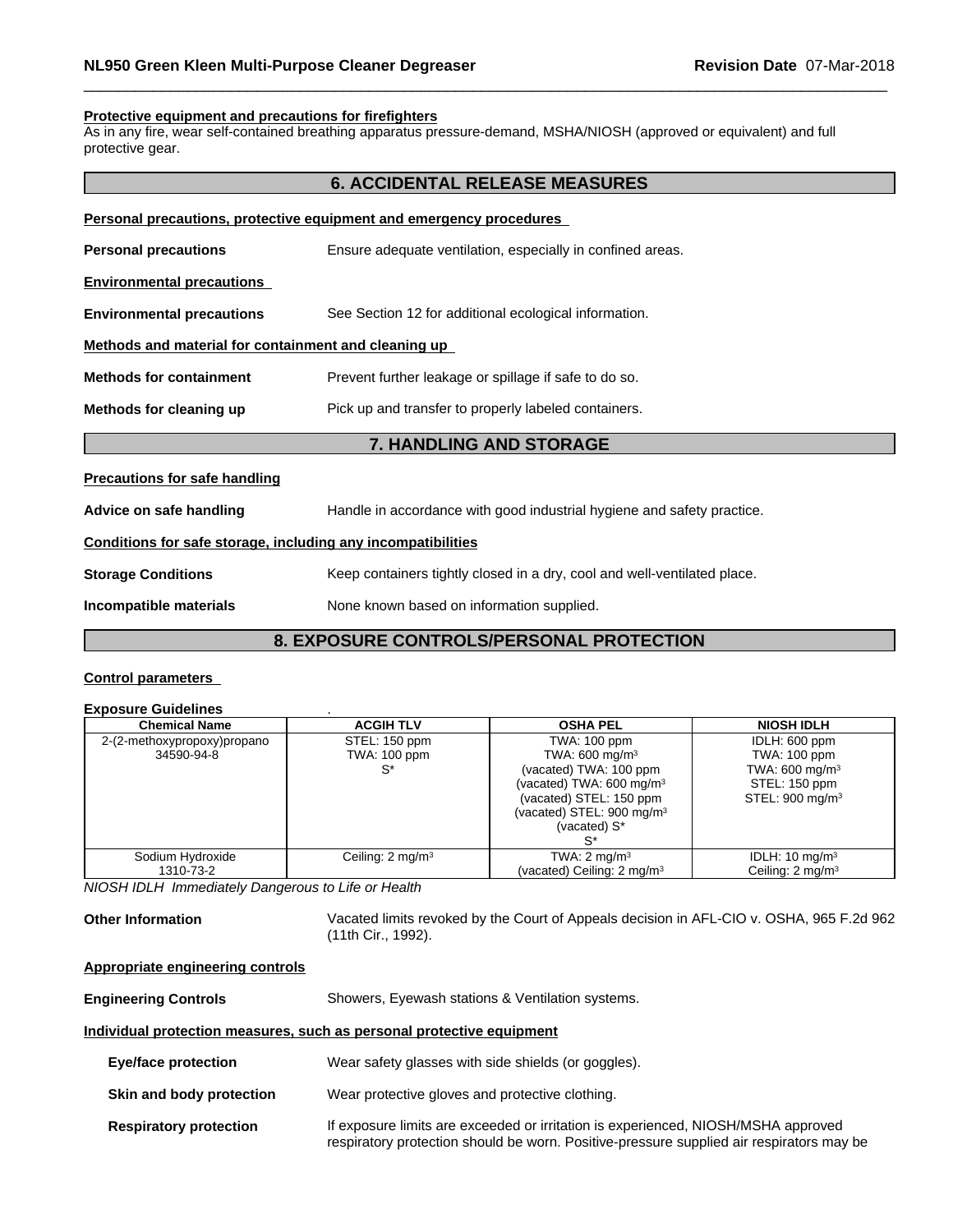required for high airborne contaminant concentrations. Respiratory protection must be provided in accordance with current local regulations.

**General Hygiene Handle in accordance with good industrial hygiene and safety practice.** 

## **9. PHYSICAL AND CHEMICAL PROPERTIES**

## **Information on basic physical and chemical properties**

| <b>Physical state</b> | Liauid                   |
|-----------------------|--------------------------|
| Appearance            | Clear                    |
| Color                 | Green                    |
| Odor                  | Sassafras                |
| <b>Odor threshold</b> | No Information available |

| <b>Property</b>                   | Values                     | Remarks • Method |
|-----------------------------------|----------------------------|------------------|
| рH                                | $9.0 - 10.5$               |                  |
| <b>Specific Gravity</b>           | 1.01                       |                  |
| <b>Viscosity</b>                  | $<$ 25 cP @ 25 $\degree$ C |                  |
| Melting point/freezing point      | No Information available   |                  |
| <b>Flash point</b>                | None                       |                  |
| Boiling point / boiling range     | 100 °C / 212 °F Degrees    |                  |
| <b>Evaporation rate</b>           | No Information available   |                  |
| Flammability (solid, gas)         | No data available          |                  |
| <b>Flammability Limits in Air</b> |                            |                  |
| <b>Upper flammability limit:</b>  | No Information available   |                  |
| Lower flammability limit:         | No Information available   |                  |
| Vapor pressure                    | No Information available   |                  |
| Vapor density                     | No Information available   |                  |
| <b>Water solubility</b>           | Complete                   |                  |
| <b>Partition coefficient</b>      | No Information available   |                  |
| <b>Autoignition temperature</b>   | No Information available   |                  |
| <b>Decomposition temperature</b>  | No Information available   |                  |
| <b>Other Information</b>          |                            |                  |

**Density Lbs/Gal** 8.41<br> **VOC Content (%)** 3.5 **VOC** Content (%)

## **10. STABILITY AND REACTIVITY**

## **Reactivity**

No data available

#### **Chemical stability**

Stable under recommended storage conditions.

## **Possibility of Hazardous Reactions**

None under normal processing.

#### **Conditions to avoid**

Extremes of temperature and direct sunlight.

#### **Incompatible materials**

None known based on information supplied.

## **Hazardous Decomposition Products**

None known based on information supplied.

## **11. TOXICOLOGICAL INFORMATION**

**Information on likely routes of exposure**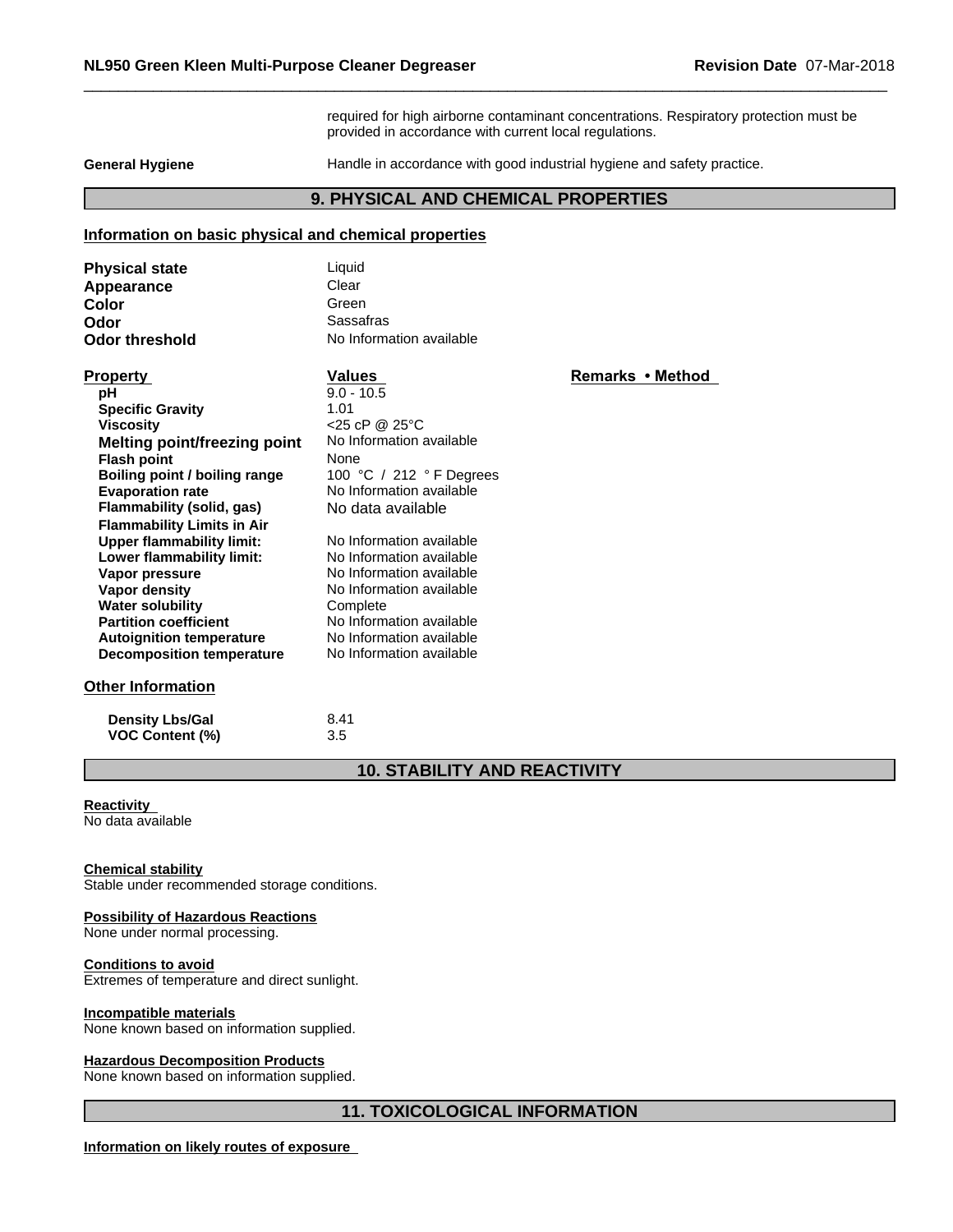#### **Product Information**

| <b>Inhalation</b>   | Avoid breathing vapors or mists. May cause irritation of respiratory tract.               |
|---------------------|-------------------------------------------------------------------------------------------|
| Eye contact         | Avoid contact with eyes. Direct contact may cause redness and irritation.                 |
| <b>Skin Contact</b> | Avoid contact with skin. Prolonged or repeated contact may dry skin and cause irritation. |
| Ingestion           | Do not taste or swallow. May cause gastro intestinal irritation.                          |

| <b>Chemical Name</b> | Oral LD50                            | Dermal LD50             | <b>Inhalation LC50</b> |
|----------------------|--------------------------------------|-------------------------|------------------------|
| Surfactant Blend     | > 2000 mg/kg (Rat)                   | $>$ 2000 mg/kg (Rat)    |                        |
| 1-Butoxy-2-Propanol  | $= 5660 \mu L/kg$ (Rat) = 1900 mg/kg | = 3100 mg/kg ( Rabbit ) |                        |
| 15131-66-8           | Rat)                                 |                         |                        |

## **Information on toxicological effects**

**Symptoms** No Information available.

#### **Delayed and immediate effects as well as chronic effects from short and long-term exposure**

| <b>Irritation</b>             | <b>MAY CAUSE SKIN IRRITATION.</b>                 |
|-------------------------------|---------------------------------------------------|
| <b>Sensitization</b>          | No Information available.                         |
| Germ cell mutagenicity        | No Information available.                         |
| Carcinogenicity               | No Information available.                         |
| <b>Reproductive toxicity</b>  | No Information available.                         |
| <b>STOT - single exposure</b> | No Information available.                         |
| STOT - repeated exposure      | No Information available.                         |
| <b>Target organ effects</b>   | Central nervous system, EYES, Respiratory system. |
| <b>Aspiration hazard</b>      | No Information available.                         |

## **Numerical measures of toxicity - Product Information**

**Unknown Acute Toxicity** 0.02% of the mixture consists of ingredient(s) of unknown toxicity

**The following values are calculated based on chapter 3.1 of the GHS document** . **ATEmix (oral)** 62,848.00<br> **ATEmix (dermal)** 50,032.00 **ATEmix (dermal)**50,032.00

## **12. ECOLOGICAL INFORMATION**

## **Ecotoxicity**

1.77% of the mixture consists of components(s) of unknown hazards to the aquatic environment

| <b>Chemical Name</b>        | Algae/aquatic plants                | Fish                                | Crustacea                      |
|-----------------------------|-------------------------------------|-------------------------------------|--------------------------------|
| Surfactant Blend            |                                     | 1.2: 96 h Oncorhynchus mykiss       | 5.3: 48 h Daphnia mg/L LC50    |
|                             |                                     | mg/L LC50                           |                                |
| 2-(2-methoxypropoxy)propano |                                     | 10000: 96 h Pimephales promelas     | 1919: 48 h Daphnia magna mg/L  |
| 34590-94-8                  |                                     | mg/L LC50 static                    | LC50                           |
| Tetrasodium EDTA            | 1.01: 72 h Desmodesmus              | 59.8: 96 h Pimephales promelas      | 610: 24 h Daphnia magna mg/L   |
| 64-02-8                     | subspicatus mg/L EC50               | mg/L LC50 static 41: 96 h Lepomis   | EC50                           |
|                             |                                     | macrochirus mg/L LC50 static        |                                |
| Trisodium nitrilotriacetate | 560 - 1000: 96 h Chlorella vulgaris | 93 - 170: 96 h Pimephales promelas  | 560 - 1000: 48 h Daphnia magna |
| 5064-31-3                   | mg/L EC50                           | mg/L LC50 flow-through 252: 96 h    | mg/L LC50                      |
|                             |                                     | Lepomis macrochirus mg/L LC50       |                                |
|                             |                                     | 560 - 1000: 96 h Oryzias latipes    |                                |
|                             |                                     | mg/L LC50 semi-static 72 - 133: 96  |                                |
|                             |                                     | h Oncorhynchus mykiss mg/L LC50     |                                |
|                             |                                     | static 560 - 1000: 96 h Poecilia    |                                |
|                             |                                     | reticulata mg/L LC50 560 - 1000: 96 |                                |
|                             |                                     | h Poecilia reticulata mg/L LC50     |                                |
|                             |                                     | semi-static 470: 96 h Pimephales    |                                |
|                             |                                     | promelas mg/L LC50 static 175 -     |                                |
|                             |                                     | 225: 96 h Lepomis macrochirus       |                                |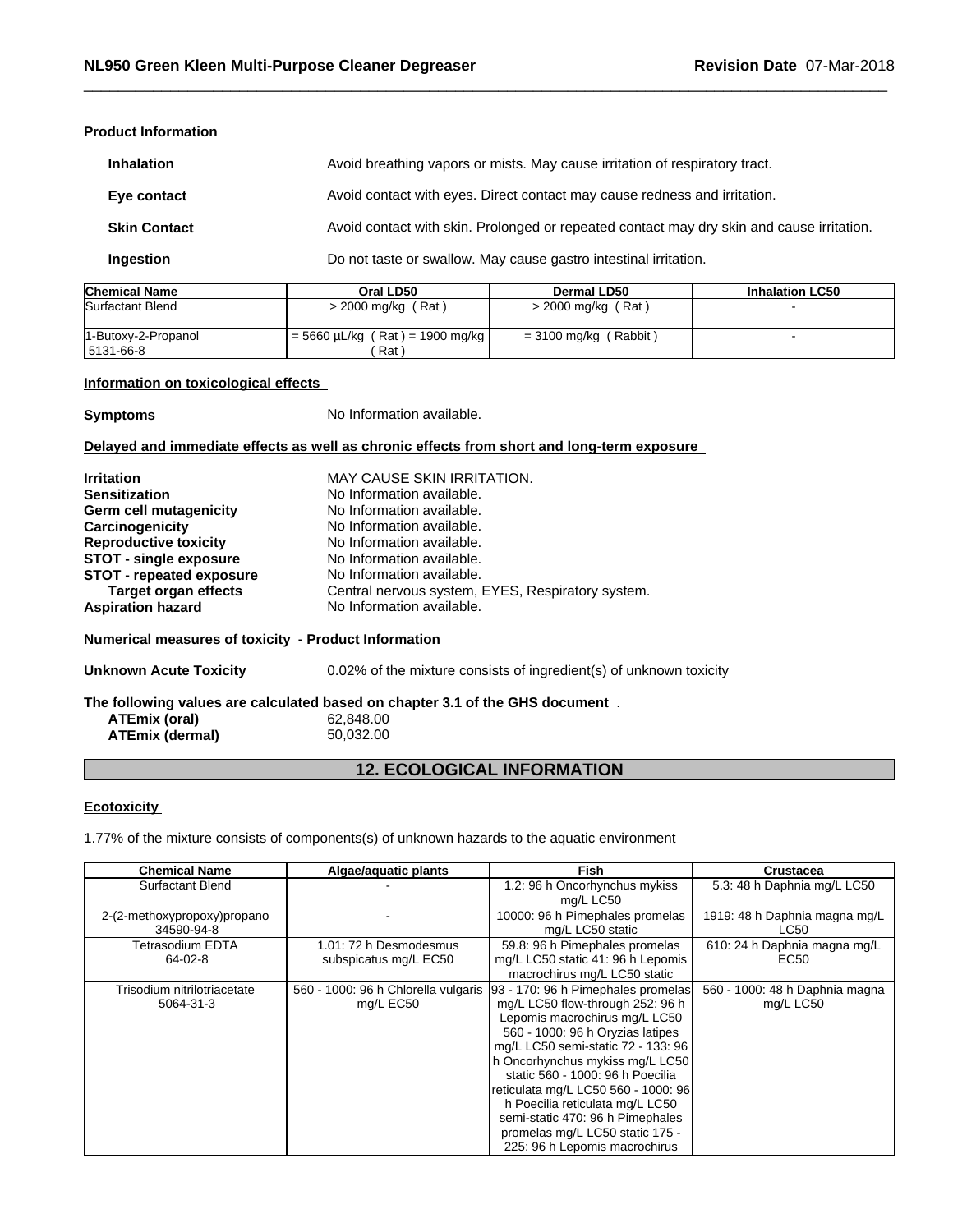|                  | mg/L LC50 static 560 - 1000: 96 h |                                   |  |
|------------------|-----------------------------------|-----------------------------------|--|
|                  | Oryzias latipes mg/L LC50 114: 96 |                                   |  |
|                  |                                   | h Pimephales promelas mg/L LC50 l |  |
| Sodium Hydroxide |                                   | 45.4: 96 h Oncorhynchus mykiss    |  |
| 1310-73-2        |                                   | mg/L LC50 static                  |  |

**Persistence and degradability**

No Information available.

#### **Bioaccumulation**

Bioaccumulative potential.

**No Information available** 

## **13. DISPOSAL CONSIDERATIONS**

#### **Waste treatment methods**

**Disposal of wastes** Disposal should be in accordance with applicable regional, national and local laws and regulations.

**Contaminated packaging** Do not reuse container.

This product contains one or more substances that are listed with the State of California as a hazardous waste.

## **14. TRANSPORT INFORMATION**

The basic description below is specific to the container size. This information is provided for at a glance DOT information. Please refer to the container and/or shipping papers for the appropriate shipping description before tendering this material for shipment. For additional information, please contact the distributor listed in section 1 of this SDS.

| <b>DOT</b> | Not regulated |
|------------|---------------|
|            |               |

**TDG** Not regulated

## **15. REGULATORY INFORMATION**

**International Inventories Complies DSL/NDSL** Complies

 **Legend: TSCA** - United States Toxic Substances Control Act Section 8(b) Inventory  **DSL/NDSL** - Canadian Domestic Substances List/Non-Domestic Substances List

## **US Federal Regulations**

#### **SARA 313**

Section 313 of Title III of the Superfund Amendments and Reauthorization Act of 1986 (SARA). This product contains a chemical or chemicals which are subject to the reporting requirements of the Act and Title 40 of the Code of Federal Regulations, Part 372

| <b>Chemical Name</b>                     | <b>SARA 313 - Threshold Values %</b> |
|------------------------------------------|--------------------------------------|
| 2-(2-methoxypropoxy)propano - 34590-94-8 | 1.0                                  |
| <b>SARA 311/312 Hazard Categories</b>    |                                      |
| Acute health hazard                      | No                                   |
| <b>Chronic Health Hazard</b>             | No                                   |
| Fire hazard                              | No                                   |
| Sudden release of pressure hazard        | No                                   |
| <b>Reactive Hazard</b>                   | No                                   |

**CWA** (Clean Water Act)